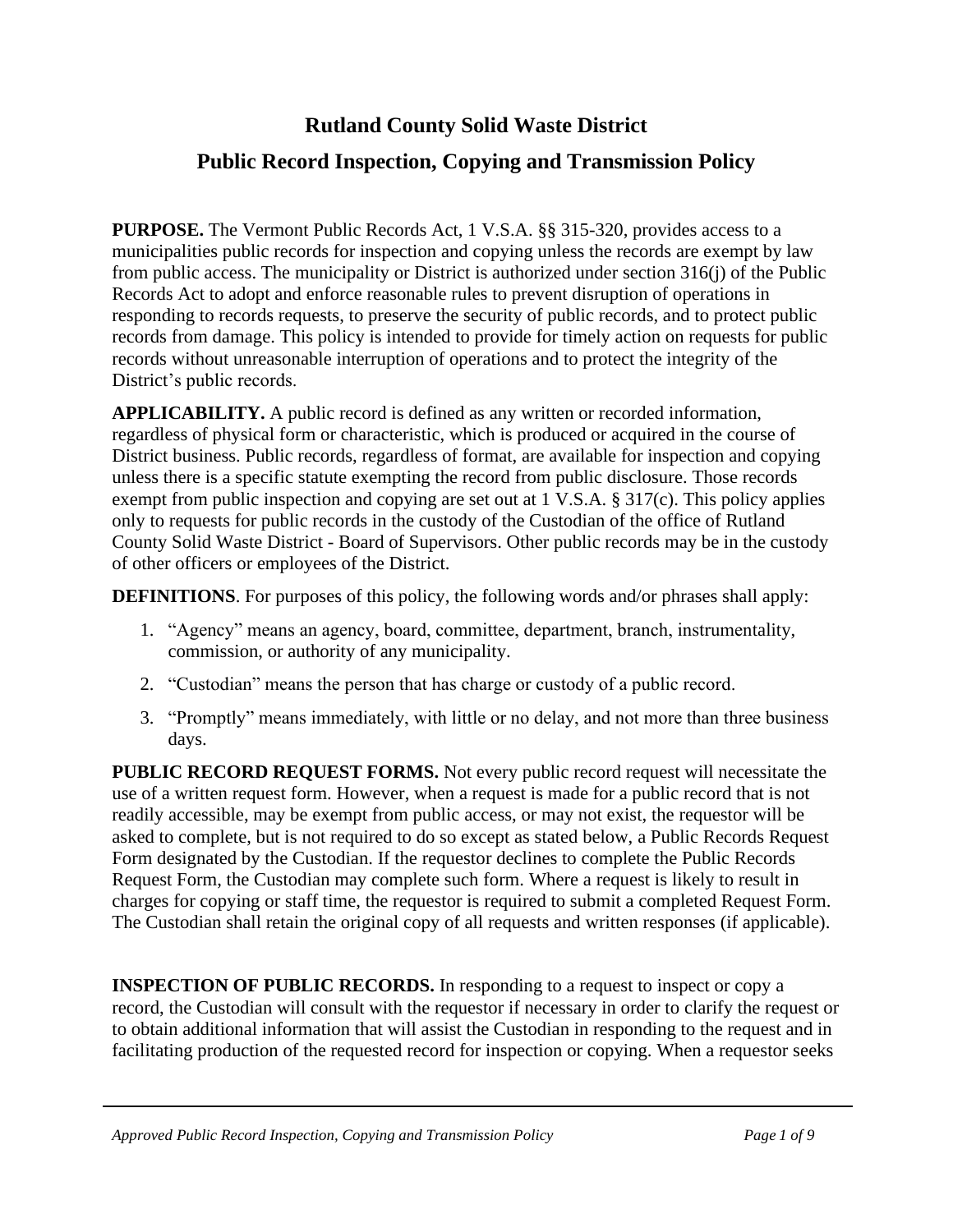a voluminous amount of separate and distinct records, the Custodian may ask the requestor to narrow the scope of the public records request.

Upon receipt of a request to inspect a public record, the Custodian will promptly produce the record for inspection except that:

- 1. The Custodian will inform the requestor in writing if the record does not exist under the name given by the requestor or by any other name known to the Custodian.
- 2. If the Custodian withholds the record as exempt from public access, the Custodian will promptly certify this fact in writing to the requestor. The Custodian will identify the record or portion of record withheld, the statutory basis for withholding the record, a brief statement of the reasons and supporting facts for denial, and provide the names and titles or positions of each person responsible for denial of the request. The Custodian will also inform the requestor of the right to appeal this determination to the Board of Supervisor's Chair" as applicable. It is the policy of the District that all exempt records will be withheld from disclosure.
- 3. If the record is in active use or in storage and therefore not readily available at the time of the request, the Custodian will promptly certify this fact in writing to the requestor and set a date and hour within one calendar week of the request when the record will be available for inspection.

For the purpose of this policy, a "business day" means a day that the Custodian's office is open to provide services.

The time limits described above may be extended in writing up to ten business days from receipt of the records request based on:

- 1. The need to search for and collect requested records from field facilities or other establishments that are separate from the District Office; or
- 2. The need to search for, collect, and appropriately examine a voluminous amount of separate and distinct records which are demanded in a single request; or
- **3.** The need for consultation with the District attorney or other District officers or departments having a substantial interest in the determination of the request.

If the time limits described above are extended, the Custodian will inform the requestor of such fact in writing, setting forth the reasons for the extension and specifying the date upon which the Custodian will respond to the request.

The Custodian will not withhold any record in its entirety on the basis that it contains some exempt content if the record is otherwise subject to disclosure; instead, the Custodian will redact the information he or she considers to be exempt and produce the record accompanied by an explanation of the basis for denial of the redacted information.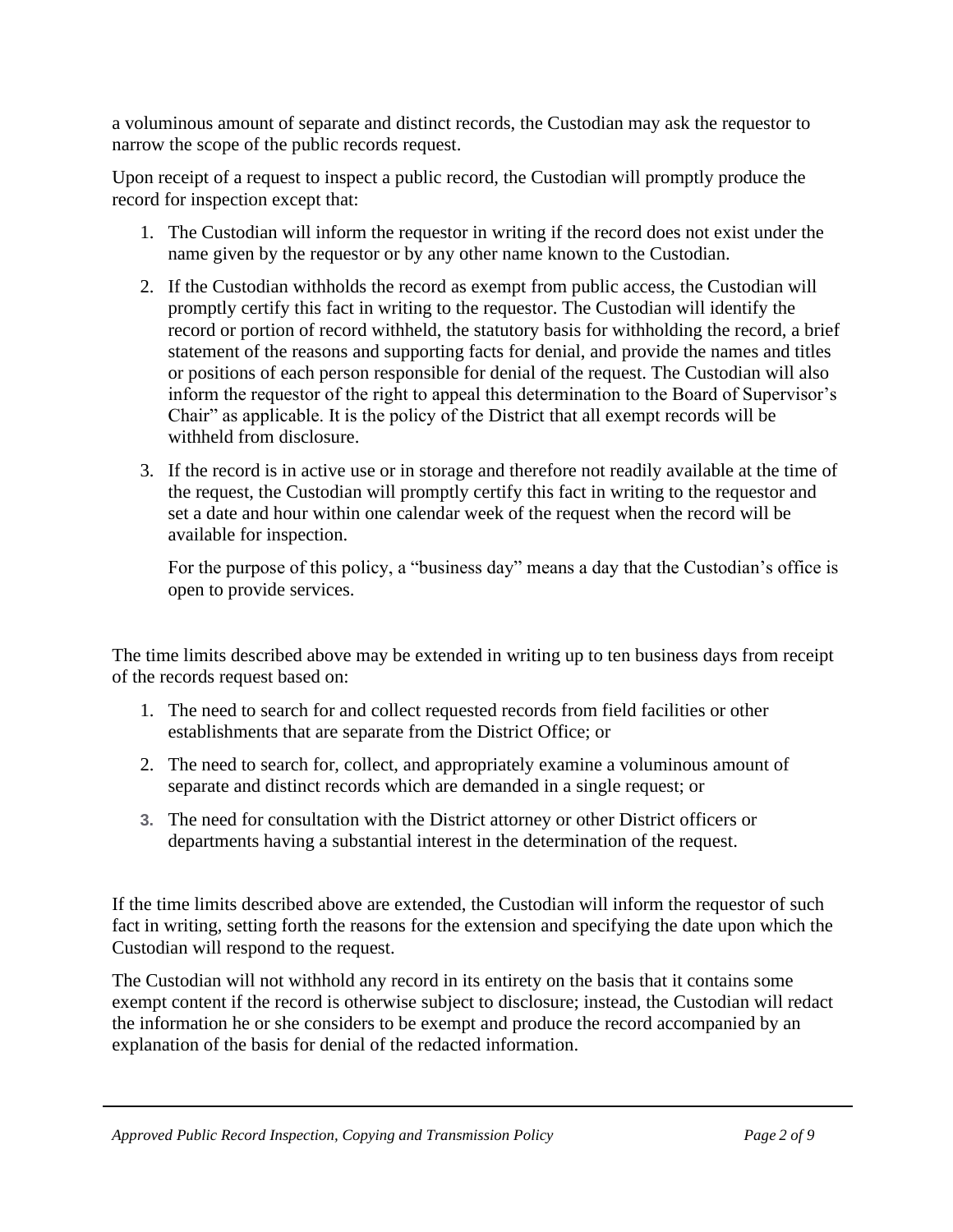**PROTECTION OF PUBLIC RECORDS REQUESTED FOR INSPECTION.** In order that all public records in the custody of the Custodian may be protected from damage or loss, such records may only be inspected in locations in the District Office designated by the Custodian. No public record may be removed from a designated location, marked, altered, defaced, torn, damaged, destroyed, disassembled, or removed from its proper location or order. The Custodian or other staff person may be present during the inspection of a public record. No person shall be allowed to copy a public record using copying equipment other than that owned by the District unless approved by the Custodian.

When inspection of an electronic record is requested and the inspection of the original electronic record would create a disruption in operations of the District or would jeopardize the security or condition of the original record, the Custodian will provide an electronic copy of the original record in the format in which the record is maintained, less any exempt information redacted from the record, at no cost to the requestor.

**COPIES OF PUBLIC RECORDS.** Upon receipt of a request to make a copy of a public record, the Custodian will make and produce a copy subject to the following:

- 1. **Charges.** Except where otherwise provided by law, the Custodian will charge and collect the following costs for making a copy of a public record:
	- a. The actual cost charge for a copy of a public record as determined by the Board of Supervisors under 1 V.S.A. § 316(e) or the uniform schedule of charges established by the Secretary of State if the Board of Supervisors fails to establish a uniform schedule of charges; and
	- **b.** The cost of staff time associated with complying with a request for a copy of a public record when the time exceeds 30 minutes as that cost is determined by the Board of Supervisors under 1 V.S.A. § 316(e) or the uniform schedule of charges established by the Secretary of State if the Board of Supervisors fails to establish a uniform schedule of charges.

All charges for copies and staff time must be paid in full prior to delivery of the requested copies. Upon request, the Custodian will provide an estimate of the cost of making a copy of a public record prior to complying with the request.

- 2. **Standard formats.** The Custodian will make a copy of a public record in the following standard format:
	- a. For any public record maintained by the Custodian in paper form, the Custodian will make a paper copy of the record;
	- b. For any public record maintained by Custodian in electronic form, the Custodian will make either a paper printout of the record or an electronic copy of the record in the format in which the record is maintained, as directed by the requestor.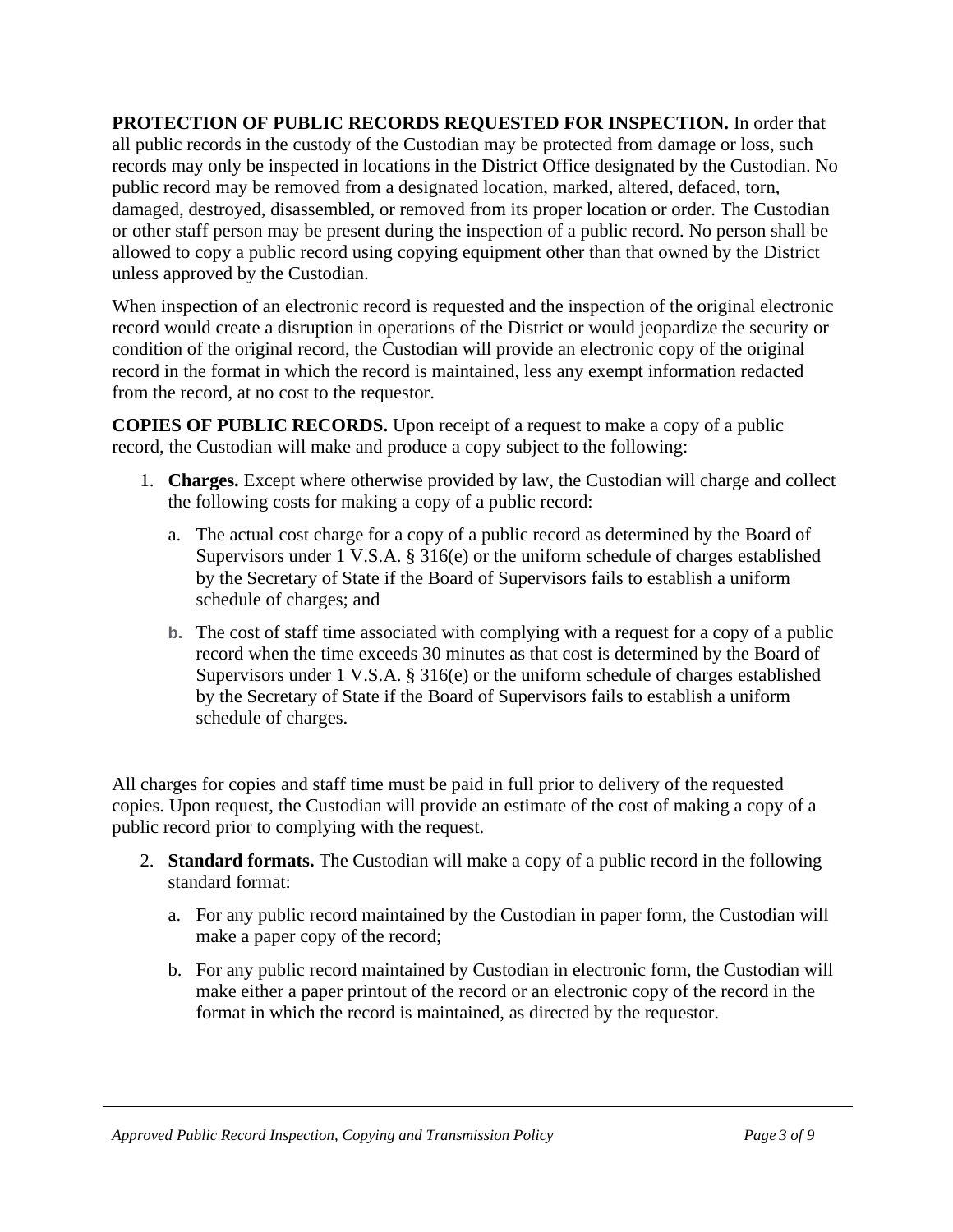A request for a copy in a format other than those mentioned above is "non-standard." The Custodian will provide a copy of a public record in a non-standard format (e.g., conversion of a paper public record to electronic format providing that it can be done in-house).

The requestor will be charged the time involved in producing the record in a non-standard format when the time exceeds 30 minutes as such costs are determined by the Board of Supervisors under 1 V.S.A. § 316(e) or the uniform schedule of charges established by the Secretary of State if the Board of Supervisors fails to establish a uniform schedule of charges.]

**CREATION OF PUBLIC RECORDS.** The Custodian will not create a public record that does not exist.

**TRANSMISSION OF PUBLIC RECORDS.** The Custodian will transmit a public record. Custodian will charge the requestor the costs associated with doing so. Requests for transmission of a record must be made in writing and all charges must be paid prior to delivery of the record. Upon request, the Custodian will provide an estimate of the cost of transmitting a public record prior to complying with the request.

**DENIAL OF A PUBLIC RECORD REQUEST.** If the Custodian denies a public record request in whole or in part, the denial may be appealed to the Board of Supervisors Chairman. In accordance with 1 V.S.A.  $\S 318(c)(1)$ , the or Board of Supervisors Chairman will make a written determination on the appeal within five business days after receipt of the appeal.

A decision of the Board of Supervisors Chairman may be reviewable by the Vermont Superior Court pursuant to 1 V.S.A. § 319.

The foregoing Policy is hereby adopted by the Board of Supervisors of the Rutland County Solid Waste District- Rutland, Vermont, on the 2nd day of September 2020

This Policy is effective as of this date until amended or repealed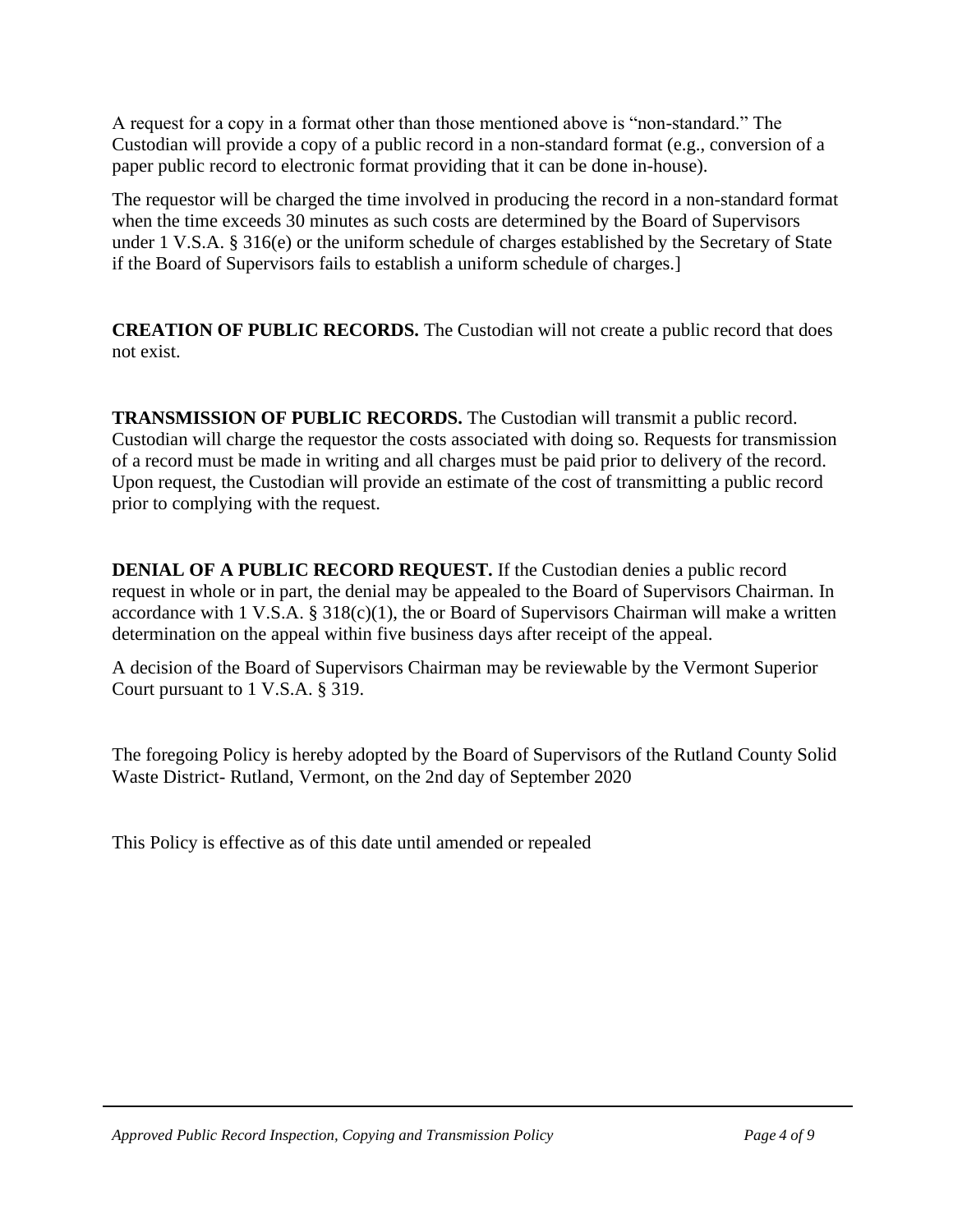# **Rutland County Solid Waste District Request for Inspection or Copying of Public Record(s)**

Date and  $\overline{\phantom{a}}$ 

Dear Custodian:

Pursuant to the Vermont Public Record Act, 1 V.S.A. §§ 315-320, I hereby request to inspect the following public record(s):

| $\mathbf{b}$ . |  |  |
|----------------|--|--|
|                |  |  |
|                |  |  |
|                |  |  |

 $\mathbf{I}_{\mathcal{A}}$ 

(If applicable) I hereby request a copy of the above record(s) in the following format:

agree to pay reasonable and customary costs for these copies.

(Complete this section if you have a disability requiring an accommodation): I request the following accommodation(s) in order to access the public record(s) I seek:

If you have questions about this request, please call me at 802-775-7209. Thank you for your help.

\_\_\_\_\_\_\_\_\_\_\_\_\_\_\_\_\_\_\_\_\_\_\_\_\_\_\_\_\_\_\_\_\_\_\_\_\_\_\_\_\_\_\_\_\_\_\_\_\_\_\_\_\_\_\_\_\_\_\_\_\_\_\_\_\_\_\_\_\_\_\_\_\_\_\_\_\_\_

\_\_\_\_\_\_\_\_\_\_\_\_\_\_\_\_\_\_\_\_\_\_\_\_\_\_\_\_\_\_\_\_\_\_\_\_\_\_\_\_\_\_\_\_\_\_\_\_\_\_\_\_\_\_\_\_\_\_\_\_\_\_\_\_\_\_\_\_\_\_\_\_\_\_\_\_\_\_

Signature Printed Name

The Custodian for the Office of District Manager shall retain the original of this form for record keeping purposes and provide the requestor with its copy.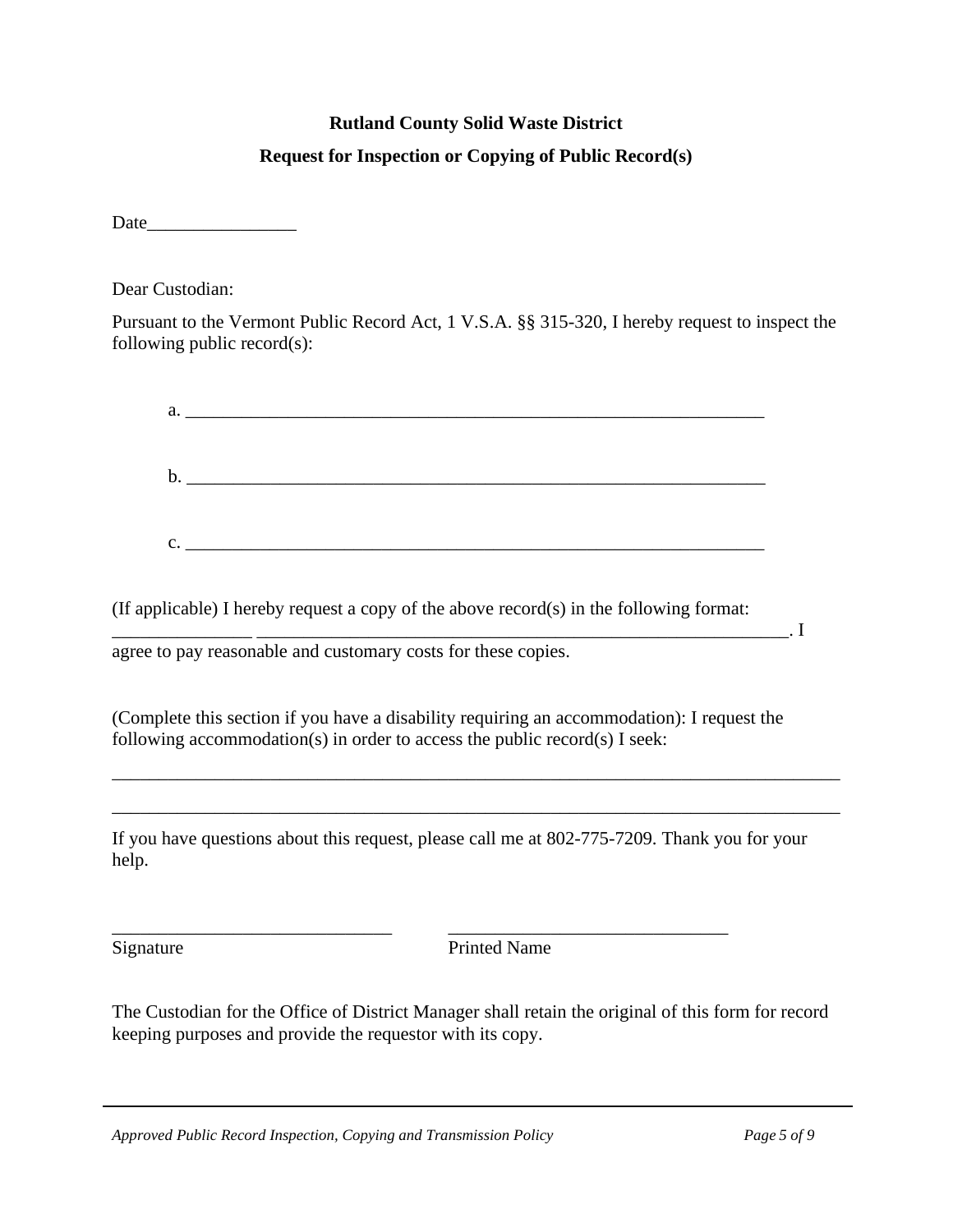#### **Rutland County Solid Waste District**

#### **Certification of Denial of Access to Public Record(s)**

#### **1 V.S.A. § 318(b)(2)**

On \_\_\_\_\_\_\_\_\_\_\_\_\_\_\_\_\_, the Custodian for the Office of District Manager of the Rutland County Solid Waste District – Rutland, Vermont, received a request from for access to public record(s). Certain records determined to be subject to the request have been withheld in whole or in part as exempt from disclosure under 1 V.S.A. § 317. Such withheld records are as follows:

| Title or Other Description<br>of Public Record Withheld | All or<br>Partial | Reasons for<br>Withholding and<br><b>Supporting Facts</b> | Statutory<br>Exemption(s) | Name and Title<br>of Person<br>Responsible for |
|---------------------------------------------------------|-------------------|-----------------------------------------------------------|---------------------------|------------------------------------------------|
|                                                         |                   |                                                           |                           | Denial                                         |
|                                                         |                   |                                                           |                           |                                                |
|                                                         |                   |                                                           |                           |                                                |
|                                                         |                   |                                                           |                           |                                                |
|                                                         |                   |                                                           |                           |                                                |
|                                                         |                   |                                                           |                           |                                                |

You may appeal any or all of the withholding of these public records to the Rutland County Solid Waste District Board of Supervisors Chairman. In accordance with 1 V.S.A. § 318(c)(1), the Board of Supervisors Chairman will make a written determination on the appeal within five business days after receipt of the appeal. A decision of the Chairman may be reviewable by Vermont Superior Court under 1 V.S.A. § 319.

\_\_\_\_\_\_\_\_\_\_\_\_\_\_\_\_\_\_\_\_\_\_\_\_\_\_\_\_\_\_\_\_\_\_\_\_\_\_\_ \_\_\_\_\_\_\_\_\_\_\_\_\_\_\_\_\_\_\_\_\_\_\_\_\_\_\_\_

Custodian for the Office of District Manager Date signed Rutland County Solid Waste District – Rutland Vermont

The Custodian for the Office of [insert title of office] shall retain the original of this form for record keeping purposes and provide the requestor with its copy.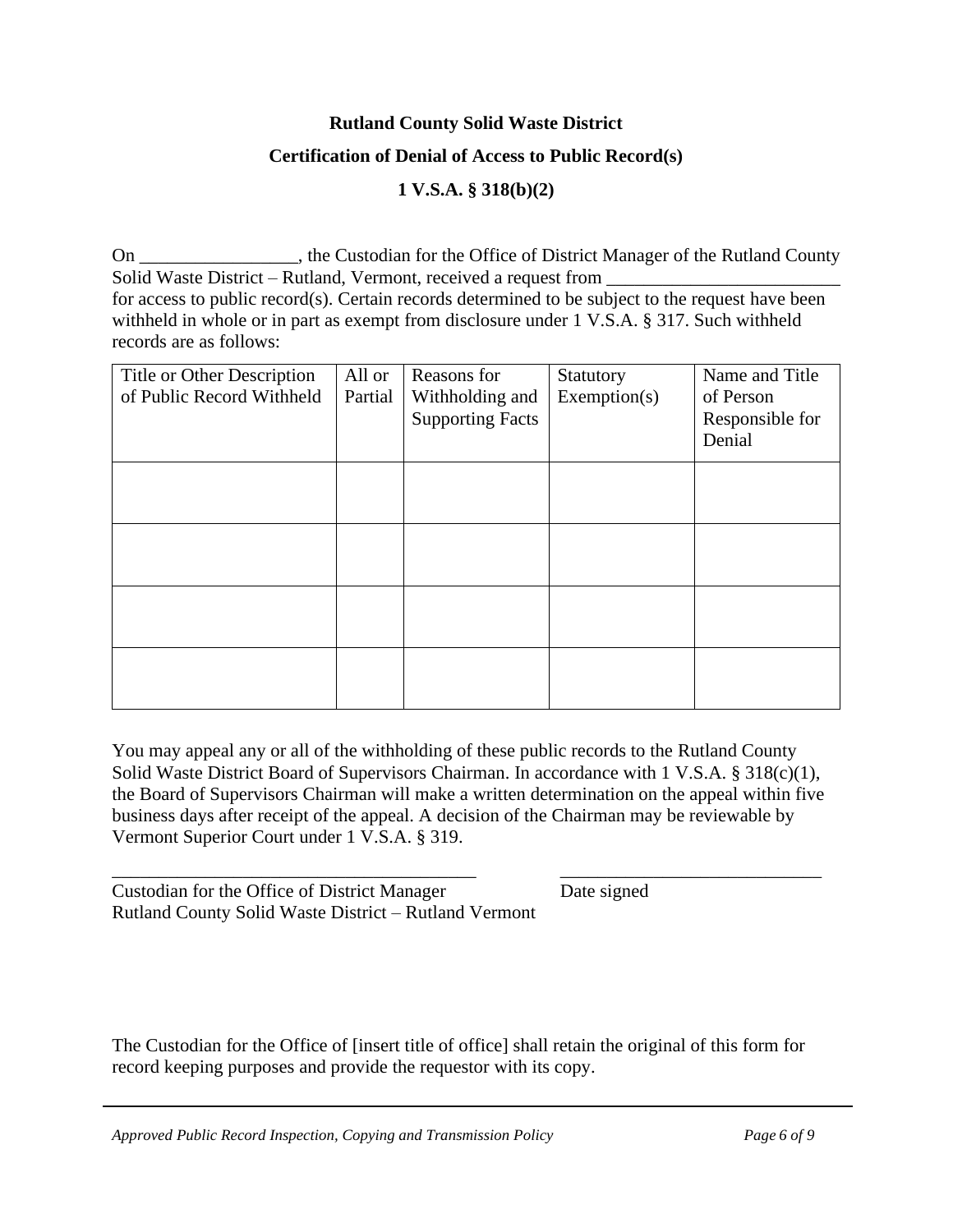#### **Rutland County Solid Waste District**

#### **Response to Request for Public Record(s)**

### **1 V.S.A. § 318l**

On \_\_\_\_\_\_\_\_\_\_\_\_\_, the Custodian for the Office of District Manager of the Rutland County Solid Waste District- Rutland, Vermont received a request from for access to public record(s).

In response to this request (check all that apply):

- $\Box$  The Custodian is not producing some or all of the record(s) requested for inspection because:
	- $\Box$  the record(s) do not exist under the name given by the requestor or by any other name known to the Custodian. 1 V.S.A. § 318(a)(4);
	- $\Box$  the District is not required to provide copies of public records in their nonstandard format. 1 V.S.A. § 316(i);
	- $\Box$  the record(s) does not already exist, and the District is not required to create a public record(s).  $1 \text{ V.S.A. }$ § 316(i);
	- $\Box$  the District is not required to convert paper public record(s) to electronic format. 1 V.S.A. § 316(i).

Record(s) requested:

 $\Box$  The record(s) requested below are in active use or in storage and therefore not available for use at the time of this request. The record(s) requested will be available for examination within one calendar week of the request on \_\_\_\_\_\_\_\_\_\_\_\_\_\_\_\_\_ (date) at  $\frac{1}{1}$  V.S.A. § 318(b)(1).

 $\text{Record}(s)$  requested:

- $\Box$  The following "unusual circumstances," as that term is defined by 1 V.S.A. § 318(b)(5), exist with respect to the record(s) requested below:
	- $\Box$  the need to search for and collect the requested record(s) from field facilities or other establishments that are separate from the office processing the request;
	- $\Box$  the need to search for, collect, and appropriately examine a voluminous amount of separate and distinct record(s) which are demanded in a single request;
	- $\Box$  the need for consultation with the District's attorney or with other District officers or departments having a substantial interest in the determination of the request.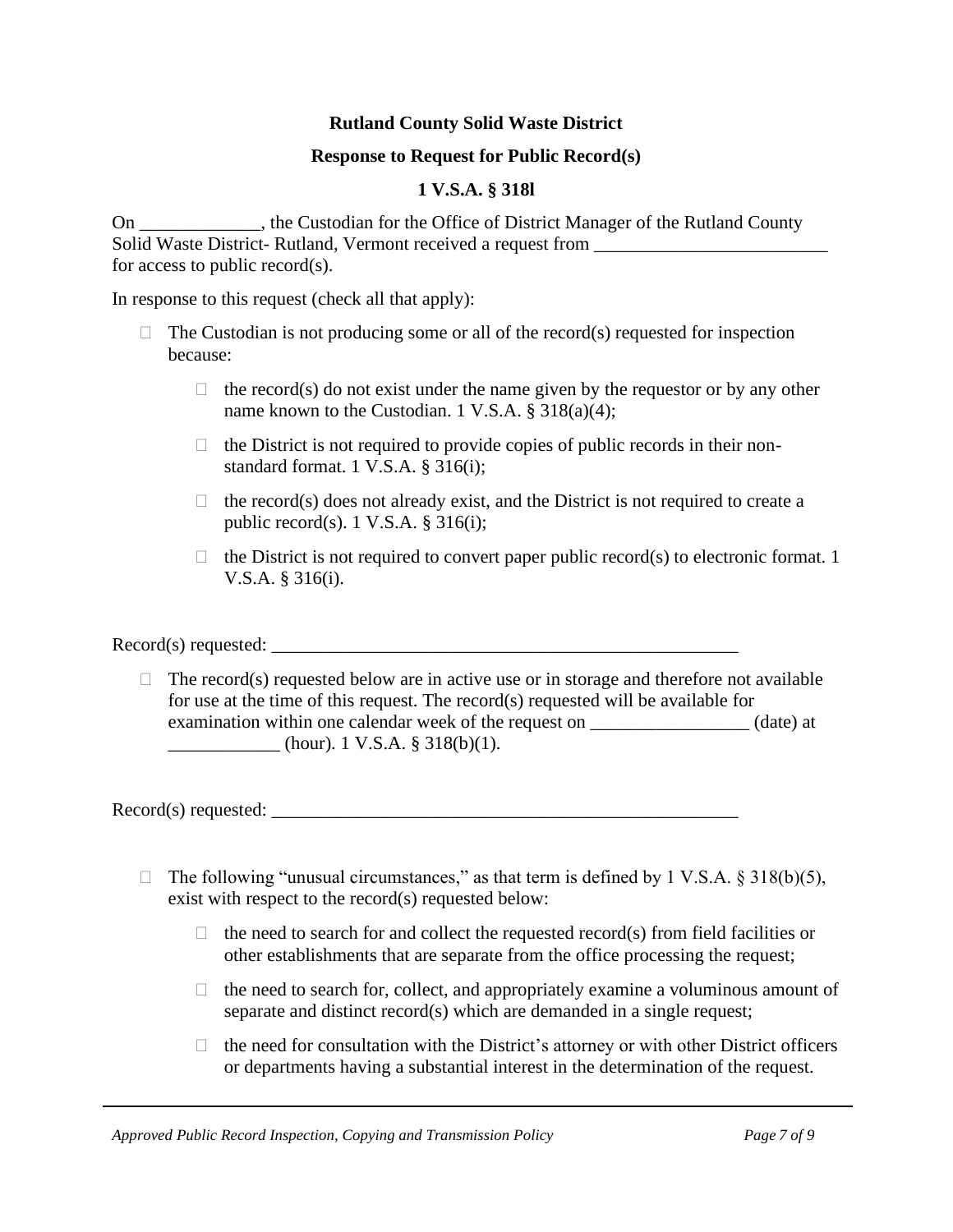Record(s) requested: \_\_\_\_\_\_\_\_\_\_\_\_\_\_\_\_\_\_\_\_\_\_\_\_\_\_\_\_\_\_\_\_\_\_\_\_\_\_\_\_\_\_\_\_\_\_\_\_\_\_

The non-exempt record(s) requested will be available for examination not more than ten business days from receipt of this request on  $\_\_\_\_\_\_$  (date). 1 V.S.A. § 318(b)(5).

- $\Box$  The record(s) requested below are subject to one or more of the following staff time charges:
- $\Box$  charges for the time directly involved in complying with the request that exceeds 30 minutes;
- $\Box$  charges incurred because the District agreed to create a public record(s) that did not already exist;
- $\Box$  charges incurred because the District agreed to provide the public record(s) in a nonstandard format and the time directly involved in complying with the request exceeds 30 minutes.

Record(s) requested: \_\_\_\_\_\_\_\_\_\_\_\_\_\_\_\_\_\_\_\_\_\_\_\_\_\_\_\_\_\_\_\_\_\_\_\_\_\_\_\_\_\_\_\_\_\_\_\_\_\_

Because this request is subject to staff time charges, the Custodian hereby requires that the request be made in writing and that all charges be paid [in whole/in part] prior to delivery of the copies. Upon request, the District will provide an estimate of the charge.

This denial of access, whether temporary or permanent, may be appealed to the Rutland County Solid Waste District Board of Supervisors Chairman. In accordance with 1 V.S.A. § 318(c)(1), the Board of Supervisors Chairman will make written determination on the appeal within five business days after receipt of the appeal. A decision of the Board of Supervisors Chairman may be reviewable by Vermont Superior Court under 1 V.S.A. § 319.

\_\_\_\_\_\_\_\_\_\_\_\_\_\_\_\_\_\_\_\_\_\_\_\_\_\_\_\_\_\_\_\_\_\_\_\_\_\_\_ \_\_\_\_\_\_\_\_\_\_\_\_\_\_\_\_\_\_\_\_\_\_\_\_\_\_\_

Custodian for the Office of District Manager Date signed Rutland County Solid Waste District, Rutland Vermont

The Custodian for the Office of District Manager shall retain the original of this form for record keeping purposes and provide the requestor with its copy.